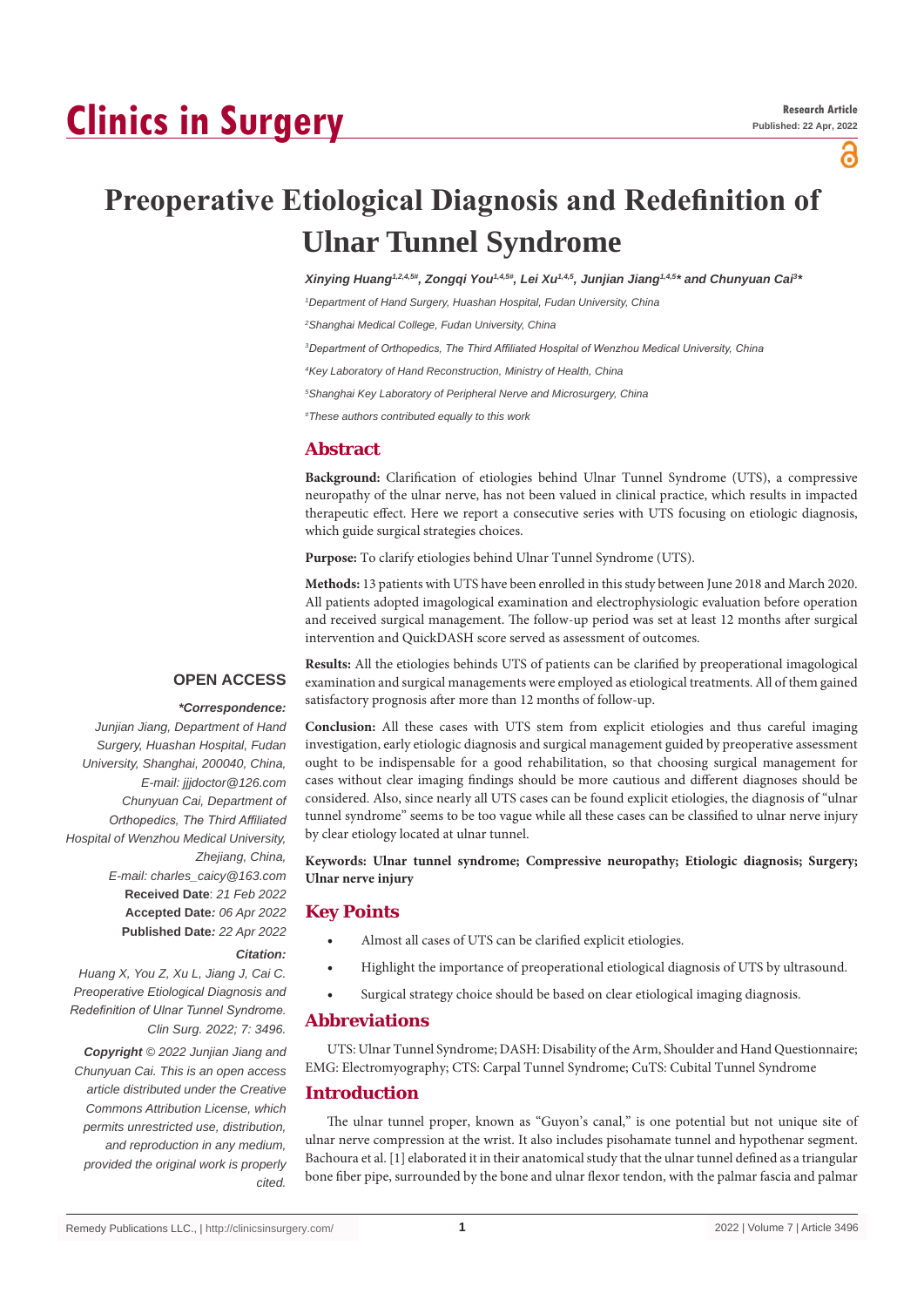brevis at the top and the flexor support band at the bottom. There are 3 typical sites of compression: Before the bifurcation of the nerve, on the motor branch and on the superficial branch.

Our understanding of the anatomy of the ulnar tunnel has increased and there were multiple managements applied to UTS patients and their effects have been confirmed. Among them, Murata et al. [2] initiatively described management and outcomes of UTS in 31 surgical treated cases, of which all cases achieved improved clinical symptoms after surgery. Subsequently, Villarruel et al. [3] employed research about endoscopic decompression for ulnar nerve, and entire 26 patients recovered with more than acceptable outcome. In addition, conservative management was reported to be effective for UTS as well [4]. These studies, however, have failed to investigate regarding correlation between preoperative etiologic diagnosis and treatment strategies choice. We report here a consecutive series of 13 patients with UTS focusing on etiologic diagnosis, which guide surgical strategies choices.

## **Methods**

## **Patients**

In our retrospective series, 13 cases diagnosed with primary UTS (9 males and 4 females) were enrolled in our study from June 2018 to March 2020 (Table 1). The ages of the patients at surgery ranged from 37 to 69 years, with a mean age of 53 years. The patients experienced symptoms 8 in the right hand and 5 in the left hand.

#### **Preoperative evaluation**

The clinical symptoms included numbness, tingling and/or paresthesia in the ulnar nerve distribution, positive Tinel's sign at the ulnar tunnel, Phalen's test, and motor weakness or muscle atrophy of intrinsic muscles. The preoperative electrophysiologic evaluation all presented typical reduction of motor potential in hypothenar muscles and first dorsal interosseous muscles.

Ultrasound can be useful for exploring space occupying lesions. The etiologies were basically divided into ganglion cyst (n=5), fascia compression (n=4), vascular dilatation and compression variation  $(n=2)$ , neurinoma  $(n=1)$  and lipomyoma  $(n=1)$ .

#### **Surgical managements**

The surgical procedures differed according to the pattern of

**Table 1:** Summary of Patient Characteristics and Clinical Outcomes.

etiologies. There were 3 different surgical strategies applied to these patients (release of Guyon's tunnel for 4 cases, mass excision for 7 cases, and hyperplasia resection and synovectomy for 2 cases). After surgery, the wound was closed, and a bulky dressing or plaster splint was applied. Sutures were frequently removed at 10 to 14 days postoperatively and everyone was immobilized for 3 weeks.

#### **Prognosis**

Clinical evaluation of UTS patients after surgery typically uses the Italian validated QuickDASH scores measure of postoperative outcome (A good recovery was defined as QuickDASH scores 15) [5]. The follow-up started after surgery and physical examination and electrophysiological examination were routinely taken from 12 to 20 months afterward.

#### **Results**

All patients gained satisfactory prognosis (QuickDASH scores 15) within 12 months of follow-up (Table 1).

#### **Typical case**

38 years young female IT practitioner presented with a 10 months' history of progressive weakness of the left hand. She always sensed a slow onset weakness in her left hand during daily working. On examination, there was wasting of hypothenar eminence. Tinel's sign, Book test and Card test were also positive, confirming the weakness of adductor pollicis and interossei both palmar and dorsal. Sensory impairment was present in the distribution of ulnar nerve in hand. Electromyographic (EMG) examination demonstrated that the left ulnar nerve for interosseous muscle showed delayed latencies. Despite continued conservative therapy, the patient's symptoms worsened over a period of time.

Preoperative ultrasound showed space occupying lesion in the ulnar tunnel site, (Figure 1A) which is considered to be the etiology behind symptoms of the patient. After finishing other routine preoperative examination and taking proper consent, the patient was operated through Brunner- type incision over the interval between pisiform and hook of hamate. When the ulnar-carpal canal was separated, a neurinoma was detected and there were distinct narrowing and flattening of ulnar nerve beneath the distal edge of the volar carpal ligament. Then we carefully peeled off the neurinoma and finally an extra-neural neurolysis of ulnar nerve at the wrist was

| Patient No.    | Age/Sex | <b>Dominant Side</b> | <b>Diseased Side</b> | Etiology                   | <b>Surgical Strategy</b> | <b>Follow-up Month</b> | Outcome   |
|----------------|---------|----------------------|----------------------|----------------------------|--------------------------|------------------------|-----------|
|                | 38/F    | Right                | Left                 | Neurinoma                  | Mass excision            | 13                     | <b>GR</b> |
| 2              | 69/F    | Right                | Left                 | Fascia Compression         | Synovectomy              | 12                     | <b>GR</b> |
| 3              | 63/M    | Right                | Right                | Fascia Compression         | Synovectomy              | 12                     | <b>GR</b> |
| 4              | 46/M    | Right                | Right                | <b>Vascular Dilatation</b> | Nerve Decompression      | 18                     | <b>GR</b> |
| 5              | 51/M    | Right                | Right                | <b>Ganglion Cyst</b>       | Mass excision            | 14                     | <b>GR</b> |
| 6              | 53/M    | Right                | Right                | <b>Ganglion Cyst</b>       | Mass excision            | 12                     | <b>GR</b> |
| $\overline{7}$ | 37/M    | Right                | Right                | <b>Ganglion Cyst</b>       | Mass excision            | 14                     | <b>GR</b> |
| 8              | 61/M    | Right                | Right                | Lipomyoma                  | Mass excision            | 18                     | <b>GR</b> |
| 9              | 56/M    | Right                | Left                 | <b>Ganglion Cyst</b>       | Mass excision            | 20                     | <b>GR</b> |
| 10             | 49/M    | Right                | Right                | <b>Ganglion Cyst</b>       | Mass excision            | 14                     | <b>GR</b> |
| 11             | 65/F    | Right                | Right                | <b>Vascular Dilatation</b> | Nerve Decompression      | 12                     | <b>GR</b> |
| 12             | 57/M    | Right                | Left                 | Fascia Compression         | Nerve Decompression      | 13                     | <b>GR</b> |
| 13             | 43/F    | Right                | Left                 | Fascia Compression         | Nerve Decompression      | 12                     | <b>GR</b> |

F: Female; M: Male; GR: Good Recovery (QuickDASH scores ≤ 15)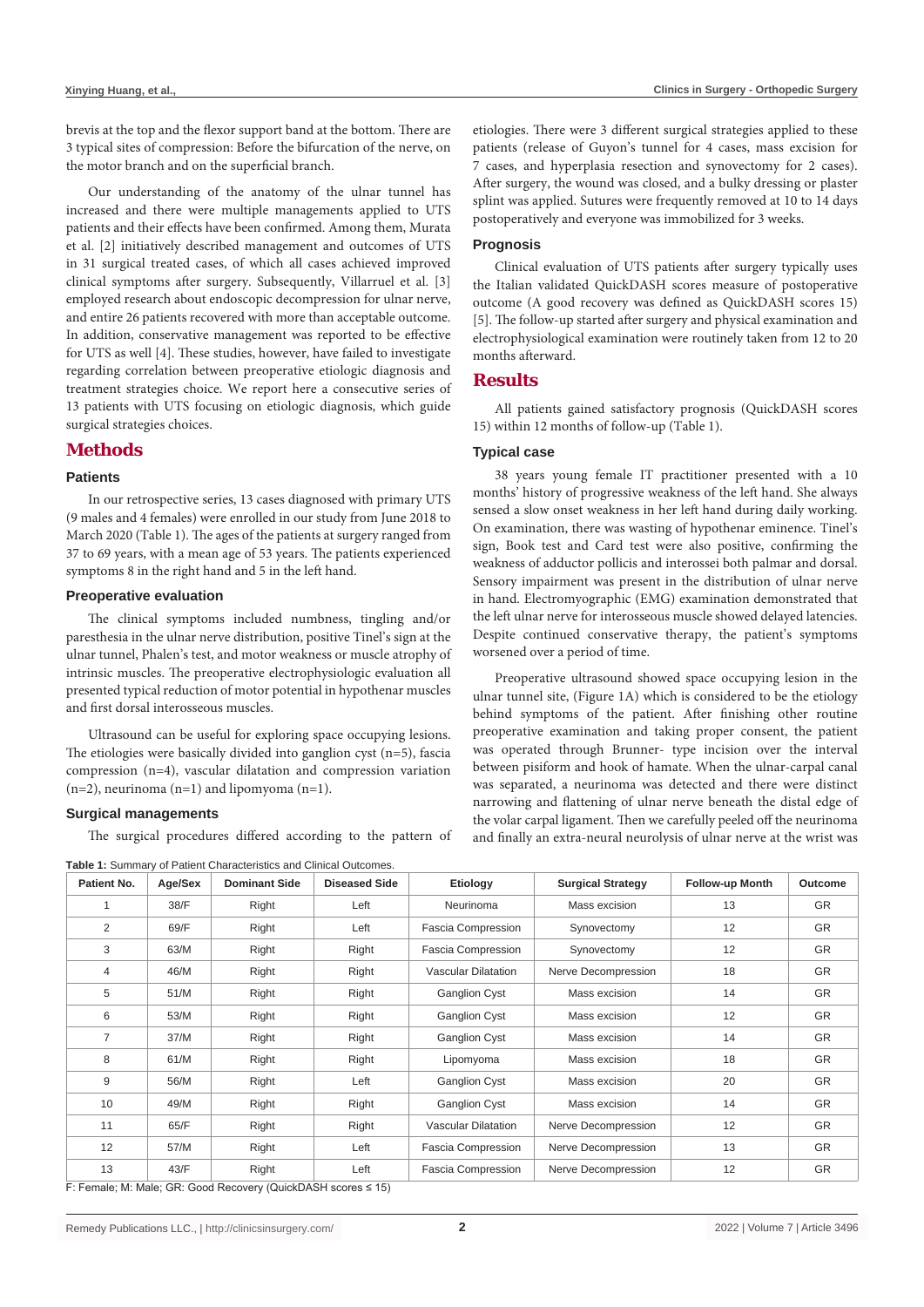

exposure of neurinoma at ulnar nerve in Guyon's canal; C, D) Functional recovery at 13 month after neurinoma excision and ulnar nerve release.

completely performed. The wound was closed in layers as a rule. Postoperatively, the patient was placed in a volar splint for 2 weeks and then weaned out of the splint and began early range of motion and strengthening exercises.

The symptoms improved 12 months after the surgery with partial recovery of motor weakness and sensibility and achieved 15 scores of QuickDASH questionnaire. The electromyographic control was performed, showing increase in the conduction velocity at final follow up.

## **Discussion**

Ulnar-nerve compression syndromes were first described by Shea and McClain [6]. In short, UTS is derived from ulnar nerve compression from surrounding structures, which lie within ulnarcarpal canal [7]. Although the pathogenesis of this disorder remains complex, several etiologies have been proposed, including trauma, ganglion, thrombosis, lipomyoma, neurinoma, vascular dilatation and so on. It is now well established that surgical management, endoscopic surgery and conservative treatment have shown curative effects for UTS respectively. Specifically, clinical work from our group confirmed choosing surgical strategies based on preoperative etiologic diagnosis are safe and reliable to deal with secondary UTS.

To date, few reports have specifically addressed the relationship between etiological factor and treatment choice of UTS in previous studies. It is generally accepted that the incidence of UTS is much less than that of either Carpal Tunnel Syndrome (CTS) or Cubital Tunnel Syndrome (CuTS).

Numerous factors may cause UTS, and in fact, a large proportion of the literature on UTS is dedicated to anatomic review that describe the various classification of this disease [8,9]. This study, however, emphasized that in almost all cases with UTS, explicit etiologies can be located with the aids of preoperative imaging investigation. And these patients should receive early and targeted surgical treatment.

Regarding the cause of UTS, it seems that most cases owe it to

compression of ganglion on a segment of the ulnar nerve [6,7,10]. In our experiences, likewise, the most common cause for ulnar nerve compression was ganglion. The possible reason for this same consequence is that the ganglion was of frequent occurrence at this site and UTS was secondary to it in common. Reviews of medical literature indicated that conservative management seems initiated and effective in some cases [4,11]. Nevertheless, little or no evidence exists regarding the role of non-operative treatment for UTS in our experiences because the surgical management is necessary based on the definite etiologies.

In clinical practice, preoperative assessment, and diagnosis from clinicians for UTS are mostly based on typical symptoms and remain at the symptomatic diagnosis. If compression exists in a single site and then predicts the specific site of ulnar nerve compression from the presenting clinical symptoms can be reliable diagnosis and surgical treatment can be safe. However, when compression occurs in more than one site or there is other underlying etiologies with similar symptoms, diagnosis of the compressive site by clinical symptoms seems to be unreliable. On the other hand, considered the fact that almost all the UTS can receive etiologic diagnosis before surgeries, those cases fail to find specific cause through sufficient preoperative investigation should be taken more curious for differential diagnosis, and other potential primary etiology should be excluded for those cases before surgical management.

Also, since all the etiologies behind UTS cases in our studies can be clarified by preoperative assessment, which can also be achieved in other hospitals with the aid advanced diagnostic techniques now, it can be too vague to use "syndrome" to describe these cases and the diagnosis of "ulnar nerve syndrome" seems to be controversial. We prefer to classify those cases of UTS to ulnar nerve injury with clear etiologies located at ulnar nerve in clinical practice. This redefinition can be better for etiological diagnosis and guiding surgery choice.

From our experience with such cases, imagological examination such as ultrasound and subsequent targeted surgical exploration are extremely reliable way to clarify the cause of compression. In our study, all cases associated with clinical symptoms of UTS were examined by electrophysiologic evaluation and imaging investigation on the ulnar nerve distributing area, and apparent impairments of the ulnar nerve at or distal to the wrist and explicit etiologies were confirmed. And surgical exploration and decompression of the ulnar tunnel acquire favorable results. Case series and comparative studies remains to be warranted and addressed forward in future.

## **Conclusion**

In conclusion, our study summarizes 13 cases and illustrated that most cases of UTS are derived from explicit etiologies which can be detected by preoperative investigation. Surgical strategies choices depend on etiologic diagnosis based on ultrasound can be safer and more effective for nerve decompressing and symptoms relieving. Also, the "ulnar nerve syndrome" can be considered to be redefined as ulnar nerve injuries with clear etiologies located at ulnar tunnel.

#### **References**

- 1. [Bachoura A, Jacoby SM. Ulnar tunnel syndrome. Orthop Clin North Am.](https://pubmed.ncbi.nlm.nih.gov/23026462/)  [2012;43:467-74.](https://pubmed.ncbi.nlm.nih.gov/23026462/)
- 2. [Murata K, Shih JT, Tsai TM. Causes of ulnar tunnel syndrome: A](https://pubmed.ncbi.nlm.nih.gov/12877855/)  [retrospective study of 31 subjects. J Hand Surg Am. 2003;28:647-51.](https://pubmed.ncbi.nlm.nih.gov/12877855/)
- 3. [Solís-Villarruel O, Sánchez-Gutiérrez LE. Endoscopic release of the ulnar](https://pubmed.ncbi.nlm.nih.gov/32253852/)